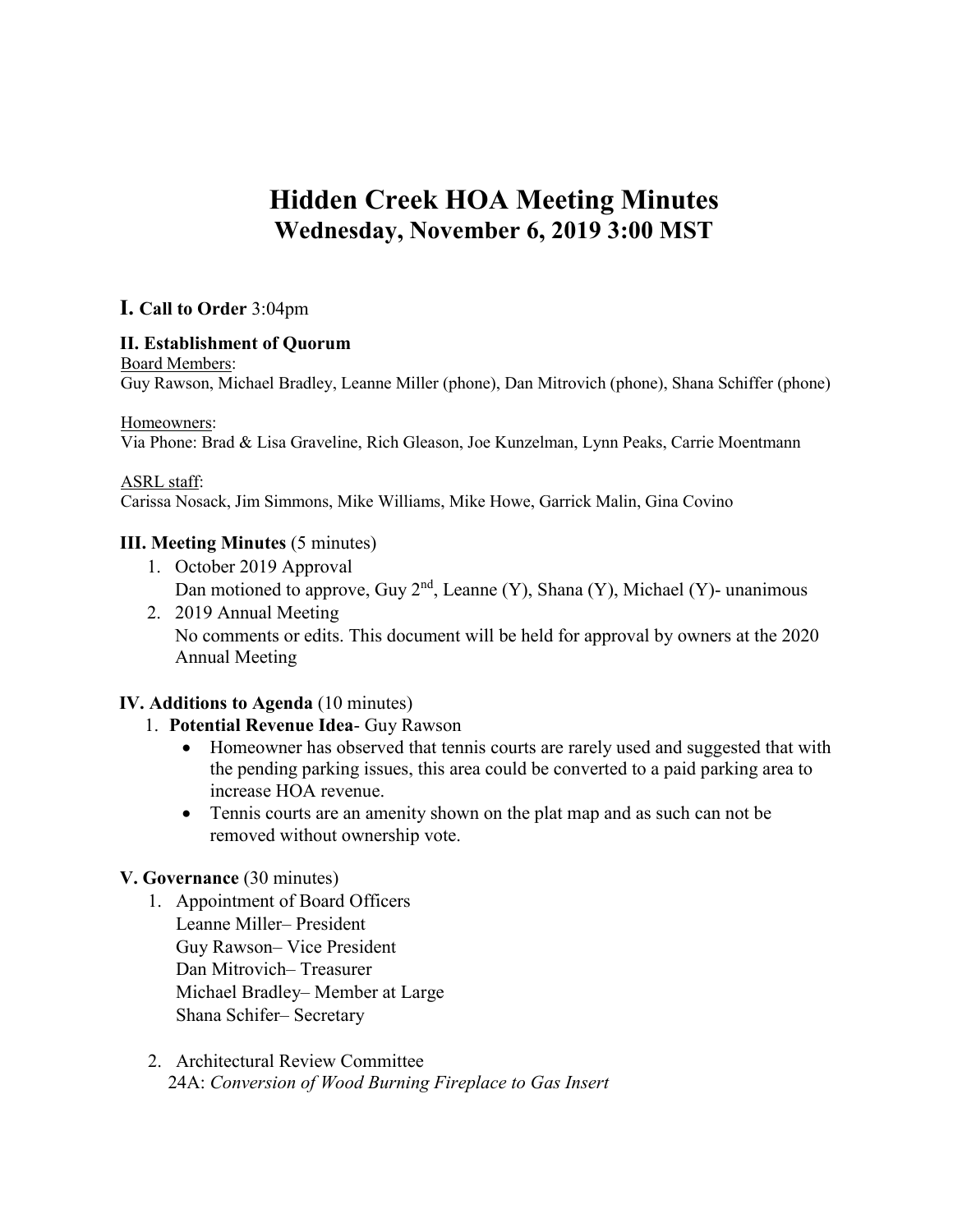- The pipe will run under and as close as possible to the eaves.
- When running around door jam, pipe needs to be 3 (let's say  $1\frac{1}{2}$ ") above) inches above the door jam.
- The fireplace cap and pipe need to be painted to match exterior paint color. Homeowners responsibility to maintain the pipe, cap and paint.

Guy motioned to approve with above stipulations, Michael  $2<sup>nd</sup>$ , Leanne (Y), Shana  $(Y)$ , Dan  $(Y)$  - unanimous

## 26B: *Reconfigure Fireplace and Install a New Gas Insert*

Remove existing gas fireplace with new gas insert

- Improve insulation in removed wall (wall will not be removed. Insulation will be blown in when the walls are opened due to the fireplace refurbishment)
- Wrap existing ceiling beam and post with faux wood
- Move existing fireplace fan switch to other side of fireplace to line up with on/off switch
- Add an electrical outlet to base of existing post for light and fan switch

Leanne motioned to approve with above stipulations, Dan  $2<sup>nd</sup>$ , Guy (Y), Michael (Y), Shana (Y) - unanimous

#### 3. TCFC Settlement Proposal

Michael motioned to proceed with negotiations for proposed land grants of any/all parcels surrounding Hidden Creek, a \$15K cask settlement, 3 landscaping items with TCFC drafting all proposals and paperwork, Dan  $2<sup>nd</sup>$ , Guy (Y), Leanne (Y), Shana (Y) – unanimous

- 4. Mountain Regional Water Update Public Meeting with be Thursday November 14<sup>th</sup>. Carissa will be attending and will email the Board with the results.
- 5. Reserve Study

There are 2 options for the HOA Reserve Study Update:

- 1) Level 2 Report includes a physical inspection of the property with a 7 week turnaround. \$2,640.00
- 2) Level 3 Report does not include a physical inspection. \$1,320.00 They will verify the accuracy of the previously generated list of common area components, estimate life expectancy and remaining life expectancy, and research their replacement costs.

Complex Solutions Phase 2 Study with physical inspection (\$2,640): Michael motioned to approve the study to take place the last week of February with at least one Board Member in attendance, Guy  $2<sup>nd</sup>$ , Leanne (Y), Dan (Y), Shana (N) – motion carries \*Shana thought it would be best to wait until Spring when snow was melted for site visit.